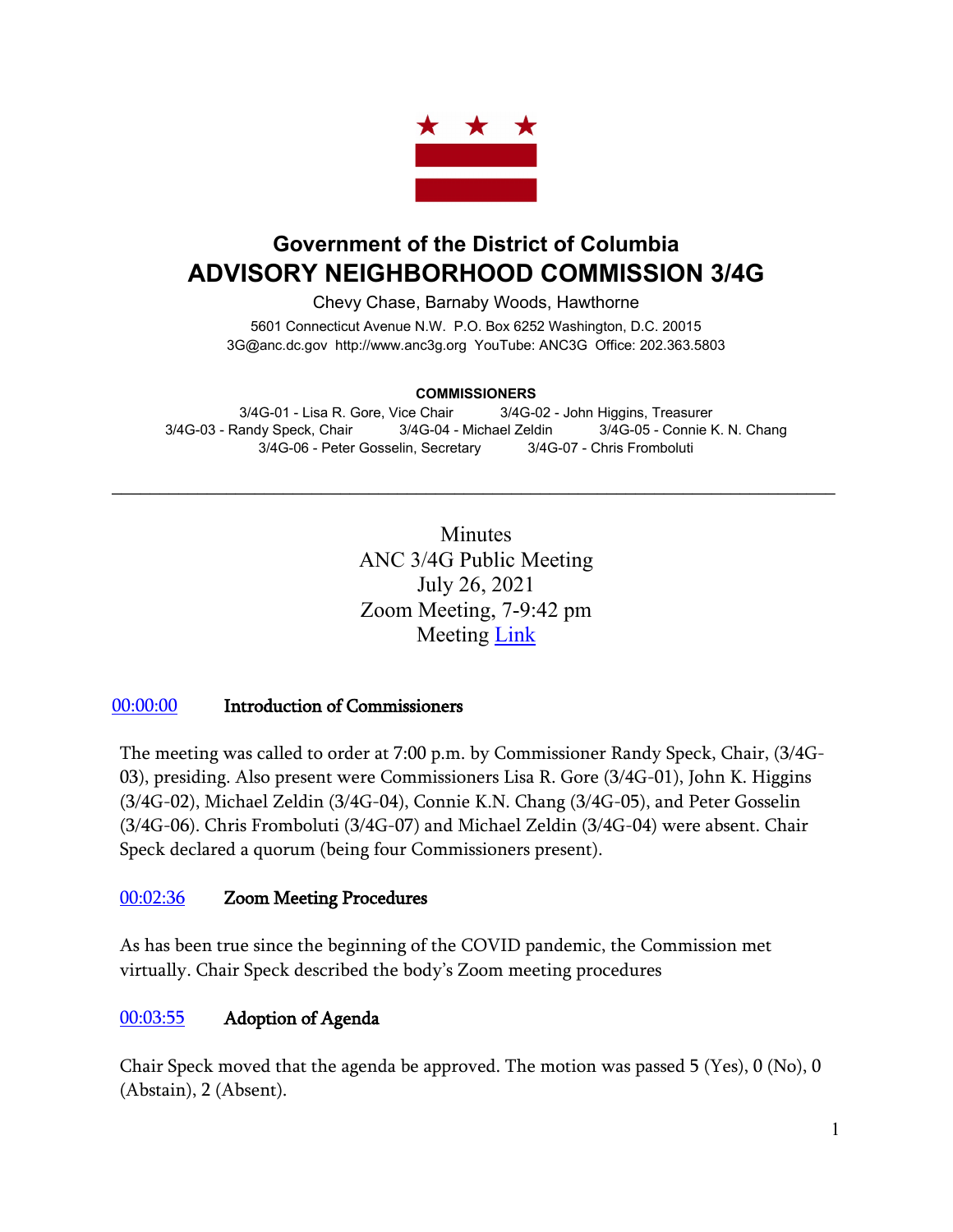## [00:04:18](https://www.youtube.com/watch?v=gAohHdUW31o&t=258s) Commissioner Announcements

## Chair Speck

Chevy Chase Bus Depot — WMATA has finally completed the restoration work on the Chevy Chase Bus Depot, located just south of Chevy Chase Circle. The ANC has been advocating for this restoration since at least March 2015. General Manager Paul Wiedefeld, Councilmember Mary Cheh, and DDOT Director Everett Lott attended the walk through on July 19, 2021. WMATA has prepared a [video](https://youtu.be/BS7E-NShX-g) of the new facility, and information about the history of the bus depot is available on WMATA's [website.](https://nam11.safelinks.protection.outlook.com/?url=https://wmata.com/initiatives/plans/historic-bus-terminals/Rehabilitating-Historic-Terminals.cfm&data=04%7C01%7CAChisholm@wmata.com%7C3a071cb4fea043eb771e08d94d383315%7Cad5836f40d7443cd83c57e69eaa67915%7C0%7C0%7C637625726164738258%7CUnknown%7CTWFpbGZsb3d8eyJWIjoiMC4wLjAwMDAiLCJQIjoiV2luMzIiLCJBTiI6Ik1haWwiLCJXVCI6Mn0=%7C1000&sdata=JJg4T/P7iEgYrWIMzG6ZGhjtYIVB7oskGJiv7IhMv3k=&reserved=0) The ANC continues to ask WMATA to consider other uses of this site while still meeting WMATA's needs and preserving the historic building.

AG Opinion on Propriety of ANC 3/4G Grant — On July 12, 2021, the Commission approved a grant of \$1,990 to Feed the Family Pantry to purchase a refrigerator and cooler to store fresh fruits and vegetables to distribute to the food insecure in our ANC. Currently, the organization is supplying food to 15 residents at Regency House. Because of questions raised by the Director of the Office of Advisory Neighborhood Commissions, the Commission asked the Attorney General for an opinion about whether this grant is permissible under the ANC statute. On July 20, 2021, the AG gave us his opinion that because the refrigerator and cooler will be "broadly available to needy residents across the community, the community at large will benefit . . . , which would mean that this grant will serve (and the ANC had reason to believe it will serve) a public purpose." Based on this opinion, we expect the OANC to approve this grant.

**FY 2022 Budget** — On July 20, 2021, the Council passed the the **Budget [Support Act](https://static1.squarespace.com/static/5bbd09f3d74562c7f0e4bb10/t/60f5c38ea97a30542cbc0ad1/1626719119006/B24-285+FY22+BSA+-+COMMITTEE+PRINT.pdf)** for the FY 2022 budget. The Commission supported including further funding for lead service line replacement and the creation of an inter-agency Task Force to review DC Water's plan for removing all lead service lines by 2030 (at page 243). The budget also includes funds to implement the Committee on Facilities and Operation's recommendation that the OANC develop a strategic plan, which the Commission has advocated.

COVID-19 Survey — A student at Georgetown University, Allie Cho, asked that we announce a survey she is conducting on District residents' opinions on the COVID-19 vaccine. The survey, which is limited to District residents, is open until the end of August, and you may complete it [here.](https://georgetown.az1.qualtrics.com/jfe/form/SV_8e7wvs1iOybp37w)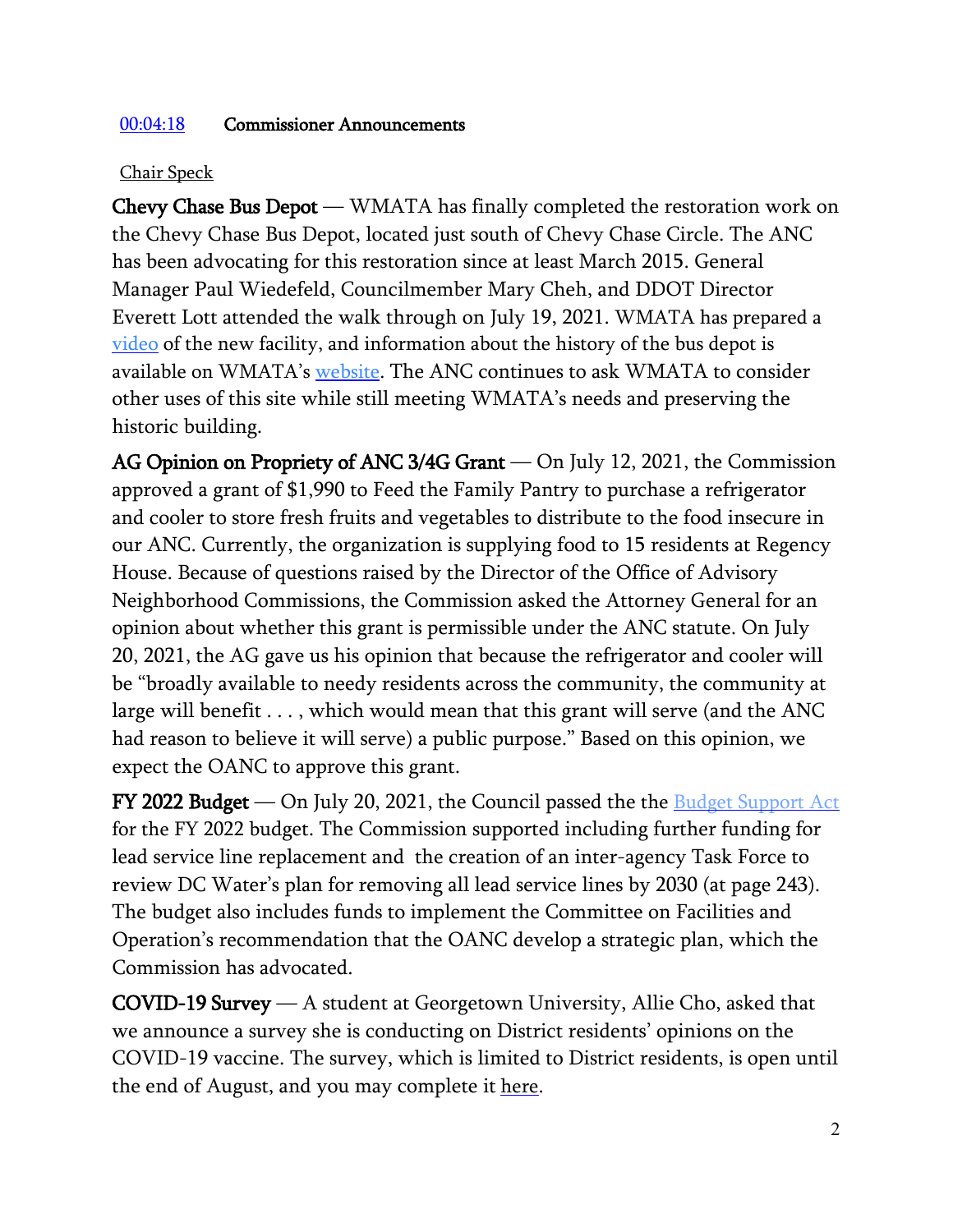MPD 2D Awards Banquet — Second District MPD Citizens Advisory Council will hold its annual Awards Banquet on September 29, 2021, from 6:30 pm until 10:00 pm at Maggiano's restaurant at 5333 Wisconsin Avenue to honor officers and civilian employees whose performance has been extraordinary. You may support the banquet by paying for the officers' tickets (\$50 each) and by attending (also \$50 each). Contact Samantha Nolan at nolantutor@gmail.com for tickets and additional information. (Subsequent to the meeting, the Citizens Advisory Council postponed the banquet until later in the year due to concerns about the Covid-19 delta variant.)

# [00:12:14](https://www.youtube.com/watch?v=gAohHdUW31o&t=734s) Community Announcements

Emir Gur-Ravantab, 3 Liaison, Mayor's Office of Community Relations and Services (MOCRS)

Military Road-Chevy Chase Parkway Intersection - Responding to neighbors' complaints, Gur-Ravantab said he is seeking to alert the city's Department of Transportation (DDOT) to the problem. Commissioner Gosselin said that he and Chair Speck would met with DDOT officials at the intersection on July 27, 2021, at 3 p.m. and invited concerned citizens to join them.

Stay DC – The District's rental assistance program can help those experiencing COVIDcaused economic hardship and spending 50 percent or more of monthly income on rent with up to 18 months of rental and utility assistance retroactively or three months prospectively. Money for the program will be depleted by September. Commissioner Gore asked whether the city has improved the application process. Gur-Ravantab said he was unsure.

# Matthew Landrieu, constituent services coordinator, Ward 4 Councilmember Janeese Lewis **George**

Income Tax Increase – The Council recently approved a a proposal sponsored by the Councilmember to increase taxes on those making more than \$250,000 in annual income. Landrieu said that additional funds will go to expand services for the homeless, provide additional child care, and increase wages for child-care workers. Chair Speck asked whether the funds will be earmarked for these purposes and expressed concerns it could be "raided" for uses other than those the Council intended.

Building Blocks – The program is designed to direct funds to up to 151 blocks in the city that are particularly prone to gun violence in hopes of finding non-law enforcement means to reduce crime. Landrieu said Councilmember Lewis George recently learned that two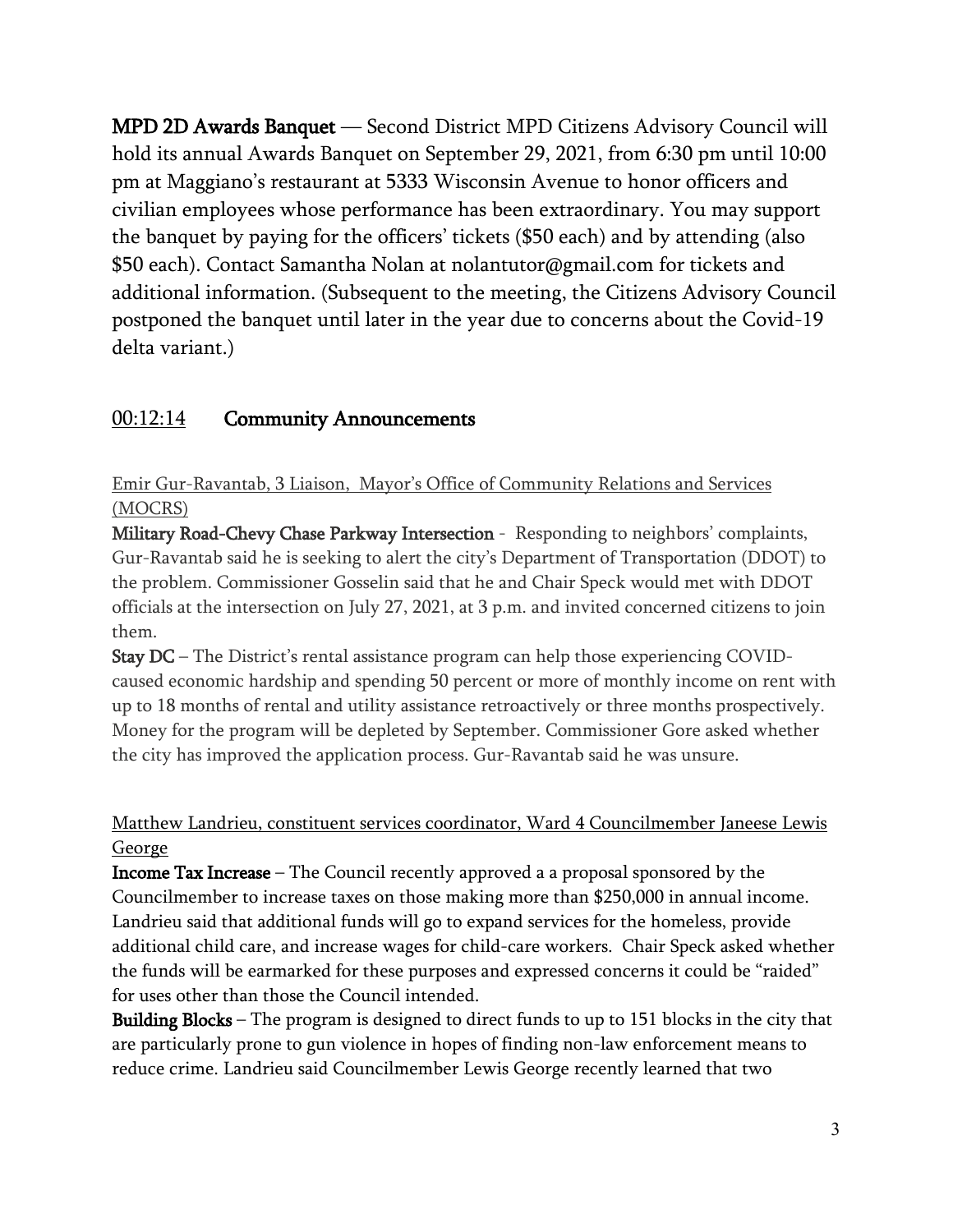locations on Kennedy Street that have experienced problems will not be included in the program.

## 00:36:09 Discussion and Vote, Special Exception for 3706 Jocelyn St. NW

On a motion by Chair Speck that the Commission advise the BZA that it does not oppose a special exception for the construction of a two-story rear addition at the address, the Commission voted 5 (Yes), 0 (No), 0 (Abstain), 2 (Absent).

# [01:03:41](https://www.youtube.com/watch?v=gAohHdUW31o&t=3821s) Chevy Chase Small Area Plan Presentations

Alex Krefetz, program manager for Chevy Chase Main Street, reported that a recent market analysis found that about half of customers of business establishments along upper Connecticut Avenue come from the 20015 zip code and about another 20 percent coming from immediately adjacent zip codes, according to credit card usage. He said the age distribution of customers skewed to those under 25 and over 64. He said the area has a low vacancy rate and that those who frequent it prize its "comfortable" neighborhood feel. Erkin Ozberk, DC Office of Planning project manager for the Chevy Chase Small Area Plan, reported on the results of an agency survey of residents as well as four June visioning workshops. He said residents' comments about the community clustered around six themes:

- Social and cultural character, its diversity, inclusiveness and resilience;
- Physical character, its human scale, green, historic assets;
- Civic core at the community center/library;
- Retail character, its mix of neighborhood-serving, independent shops and services;
- Inclusive housing, its need for more housing options to accommodate a greater range of incomes, ages and races;
- Mobility, the need for it to remain walkable, provide transit, safer biking options, and clear parking provisions.

Ozberk said there is greater opportunity for changes on the east side of the Connecticut Avenue commercial corridor than on the west side. He said OP will use the themes in preparing proposals that it will present during a design charrette in the fall.

In response to a question from Commissioner Gosselin, Ozberk promised the agency would be flexible and, if necessary, extend somewhat the time needed to complete the planning process. In response to a question from Chair Speak about protecting current small businesses along the commercial corridor, Krefetz said the recently announced the Great Streets Legacy Small Business Recovery Grant program aimed at businesses that have been in operation for 20 years or more. The deadline for applying is Aug. 18, 2021.